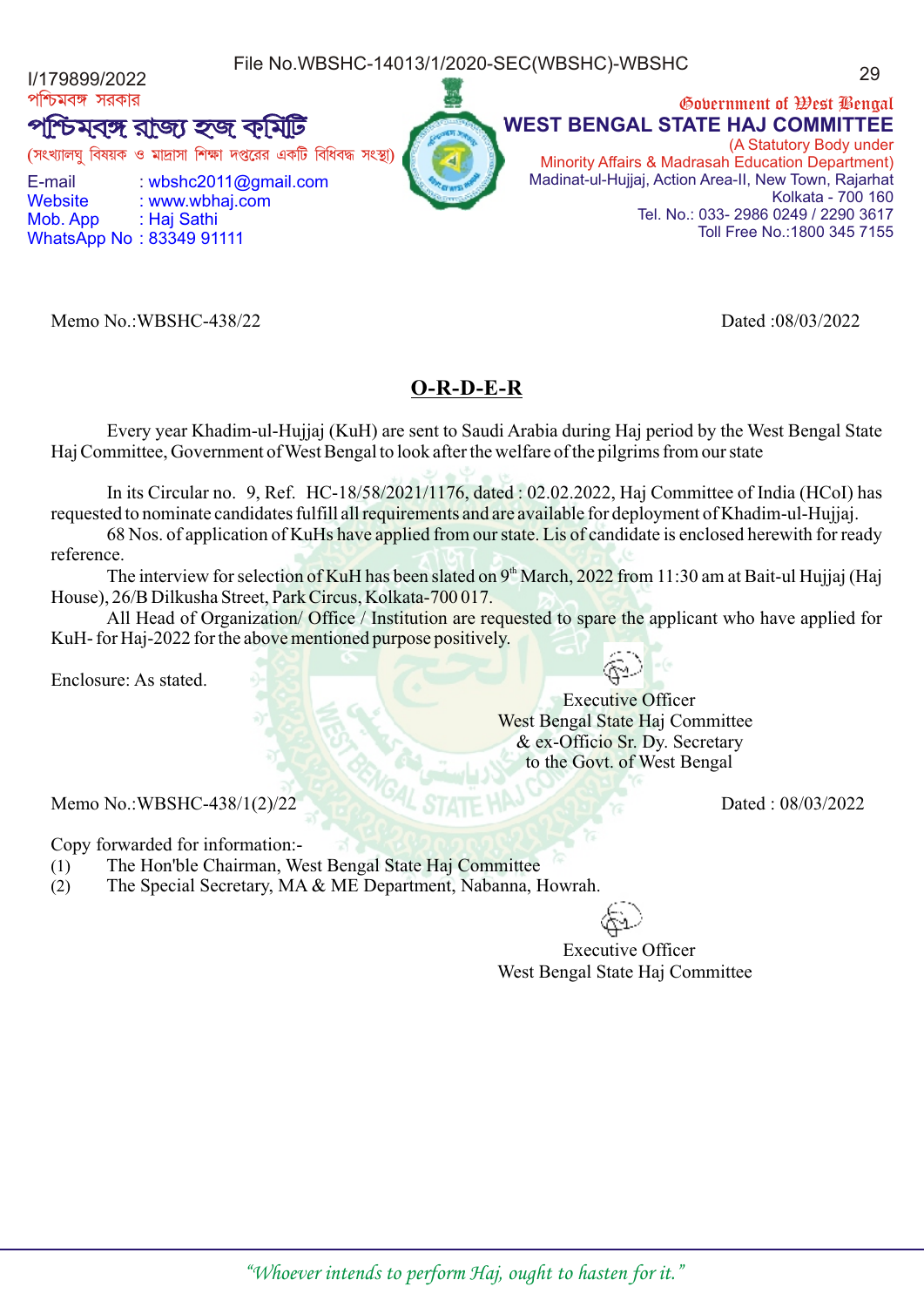#### WEST BENGAL STATE HAJ COMMITTEE

Madinat-ul-Hujjaj

Action Area-II, Rajarhat, New Town

List of Applicants for KuH-2022

| lsı. | Name                        | <b>Father's Name</b>                | <b>Department</b>                            | <b>Designation</b>                           | <b>Office Address</b>                                                                                                |
|------|-----------------------------|-------------------------------------|----------------------------------------------|----------------------------------------------|----------------------------------------------------------------------------------------------------------------------|
| 1    | <b>AZAM</b>                 | MD ABU SHAHMA                       | MPL-COMMISSIONER KMC                         | <b>JR ASSISTANT</b>                          | 5 S.N. BANNERJEE ROAD, KOLKATA-700013                                                                                |
| 2    | <b>IMOHAMMAD BAKIBILLAH</b> | MOHAMMAD RUHUL AMIN<br><b>MOLLA</b> | <b>EDUCATION</b>                             | <b>ASSISTANT TEACHER</b>                     | BASIRHAT AMINIA SENIOR MADRASAH<br>(FAZIL),P.O-BASIRHAT COLLEGE, P.S-BASIRHAT,<br>DIST-NORTH 24 PARGANAS, PIN-743412 |
| 3    | <b>IMD SHAHNAWAZ</b>        | <b>MD IRFAN</b>                     | <b>EDUCATION</b>                             | <b>ASSISTANT TEACHER</b>                     | GORAI ROAD SUKANTO MAIDAN ASANSOL                                                                                    |
| 14   | <b>ASHADUL HAQUE</b>        | MAJIDUL HAQUE                       | <b>EDUCATION DEPERTMENT</b>                  | <b>ASSISTANT TEACHER</b>                     | IBARTANABAD B M F HIGH<br>SCHOOL,BARTANABAD,P.O-P.T. ROSULPUR, P.S-<br>DOMKAL, MURSHIIDABAD, WB, INDIA               |
| l5   | JENERUL                     | MD JAHIR ANSARI                     | <b>DOMKAL</b>                                | <b>HELP</b>                                  | DOMKAL                                                                                                               |
| 16   | IMD GOLAM RASEK             | LATE MD GOLAM<br>RAHAMAN            | <b>SCHOOL EDUCATION</b><br><b>DEPARTMENT</b> | <b>ASST TEACHER</b>                          | FALDI, DUTTAPUKUR, NORTH 24 PARGANAS, PIN-<br>743248                                                                 |
| 17   | <b>SAFIK</b>                | lsaha alam mondal                   | <b>SCHOOL EDUCATION</b>                      | A.T.                                         | VILL-AJODHYANAGAR, PO-SIRAKOLE, PS-<br>USTHI, SOUTH 24 PGS                                                           |
| 18   | <b>IMD GOLAM SARWAR</b>     | IMD MAHATABUDDIN                    | EDUCATION DEPERTMENT                         | ASSISTANT TEACHER                            | IHARISANKARPUR S.K. VIDYAPITH  P.O-<br>RAIPUR;P.S-DOMKAL;MURSHIDABAD;WB;INDIA<br>IPIN-742303                         |
| 19   | MOHAMMAD JAHIRUL ISLAM      | IMOHAMMAD JONAB ALI                 | <b>WB MADRASAH EDUCATION</b>                 | <b>ASSISTANT TEACHER</b>                     | PAMAIPUR ADARSHA HIGH MADRASAH<br>VILL+P.O-PAMAIPUR;DIS-MURSHIDABAD;WEST<br>IBENGAL PIN-742302                       |
|      | 10 IMD ALIMUDDIN            | İKAMALUDDIN ANSARI                  | IEASTERN RAILWAY                             | <b>CHIEF OFFICE</b><br><b>SUPERINTENDENT</b> | OFFICE OF THE SUPERINTENDENT<br>(C&W)/HOWRAH COACHING COMPLEX.<br>leastern railway                                   |
|      | 11  NASIMA KHANAM           | NASIRUDDIN AHMED                    | <b>DISTRICT PRIMARY SCHOOL</b>               | <b>ASSISTANT TEACHER</b>                     | VILL+ PO- CHHAYANI, PS-BARUIPUR,PIN-743376                                                                           |
|      | 12 ANARUL                   | <b>HAJI HABIBAR RAHAMAN</b>         | <b>JALPAIGURI ZILLA RMC</b>                  | <b>SUB ASSISTANT</b><br><b>ENGINEER</b>      | SILPASAMITY PARA, PO & DIST - JALPAIGURI<br>WEST BENGAL                                                              |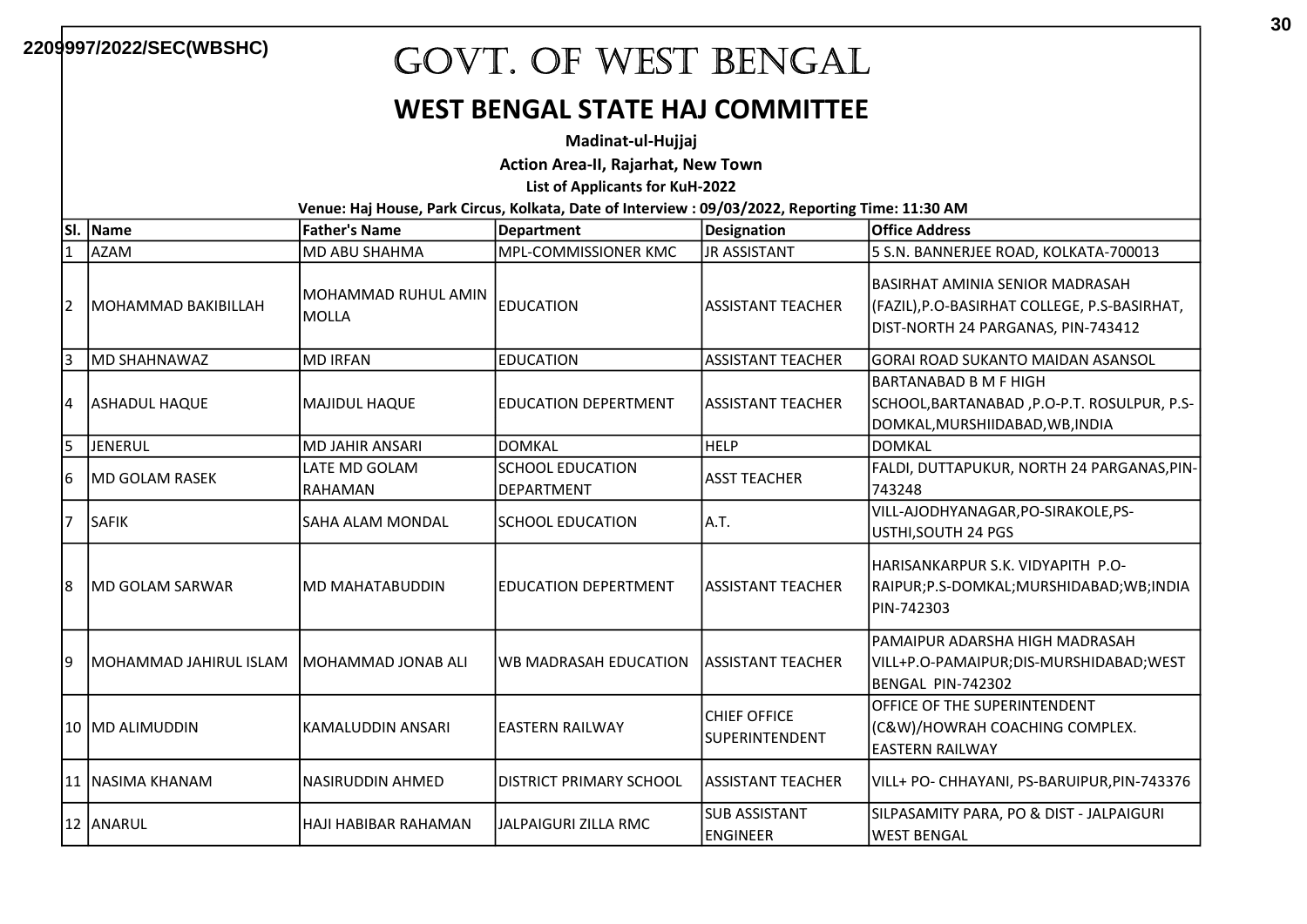### WEST BENGAL STATE HAJ COMMITTEE

Madinat-ul-Hujjaj

Action Area-II, Rajarhat, New Town

List of Applicants for KuH-2022

| SI. | Name                      | <b>Father's Name</b>                  | <b>Department</b>                                         | <b>Designation</b>                      | <b>Office Address</b>                                                                                   |
|-----|---------------------------|---------------------------------------|-----------------------------------------------------------|-----------------------------------------|---------------------------------------------------------------------------------------------------------|
|     | 13   MD MOSTAFIZUR RAHMAN | LT MD TAYEBUR RAHMAN<br><b>LASKAR</b> | <b>MADRASAH EDUCATION</b>                                 | <b>ASSISTANT</b><br>SUPERINTENDENT      | CHHAYANI ISLAMIA SR. MADRASAH . P.O-<br>BAMANPUKUR . P.S- MINAKHAN . DIST.- 24<br>PARGANAS (N)          |
|     | 14 KAMRUZZAMAN            | <b>GOLAM RAHAMAN</b>                  | D U Q AKRA SENIOR<br><b>MADRASAH</b>                      | <b>ASSIT. TEACHER</b>                   | AKRA, MAHESHTALA, KOLKATA 700141, SOUTH<br>24 PARGANAS                                                  |
|     | 15 ISLAM                  | <b>ABUL HASSAN</b>                    | KOLKATA PRIMARY SCHOOL<br><b>COUNCIL</b>                  | <b>ASSISTANT TEACHER</b>                | l27A BOSEPUKUR ROAD KOLKATA 700042                                                                      |
|     | <b>16 ISARFARAZ</b>       | MOHAMMAD NASIM                        | <b>WESTBENGAL TRANSPORT</b><br><b>CORPORATION LTD</b>     | <b>MAINTENANCE STAFF</b>                | l12 R N MUKHERJEE ROAD KOLKATA-700001                                                                   |
|     | 17 IRFANUL HASAN          | <b>ASHABUL HASAN</b>                  | KOLKATA PRIMARY SCHOOL<br><b>COUNCIL</b>                  | <b>ASSISTANT TEACHER</b>                | 27A, BOSE PUKUR ROAD, KOLKATA-700042                                                                    |
|     | <b>18 IIFTEKHAR AHMED</b> | <b>MUKHTAR AHMED</b>                  | KOLKATA PRIMARY SCHOOL<br><b>COUNCIL</b>                  | <b>HEAD TEACHER</b>                     | 27A, BOSE PUKUR ROAD, 5TH FLOOR, KOLKATA-<br>700042.                                                    |
|     | 19 MD GALIBUL             | MD RUHUL AMIN MONDAL                  | <b>BASIRHAT AMINIA SENIOR</b><br><b>MADRASAH</b>          | <b>ASSITANT TEACHER</b>                 | BASIRHAT, PO- BASIRHAT COLLEGE, NORTH 24<br>PARGANAS, PIN-743412                                        |
|     | 20 INAFIS AHMED           | <b>NESAR AHMED</b>                    | <b>BENIAPUKUR HIGH</b><br>MADRASAH (H.S)                  | <b>CLERK</b>                            | 3/H/19, ANJUMAN ROAD, P.O ENTALLY, P.S<br>BBENIAPUKKUR, KOLKATA-700014                                  |
|     | 21  MD HASANUJJAMAN       | MD AFTAR ALI MIDDYA                   | TENTULIA HIGH SCHOOL (H.S)                                | TEACHER IN CHARGE &<br><b>SECRETARY</b> | TENTULIA . P.S- SWARUPNAGAR . DIST. - 24<br>PARGANAS (N) . PIN - 743294 WEST BENGAL                     |
|     | 22   MD KAMRUZZAMAN       | <b>MD ABDUL HAMID</b>                 | WEST BENGAL BOARD OF<br><b>MADRASAH EDUCAT</b>            | THEOLOGY (MM)                           | ASSISTANT TEACHER IN JAMINPUR KMC SENIOR MADRASHA FAZIL-HS PO-<br>743423, SONDALIA ,PS-SHASAN, (N)24PGS |
|     | 23 ABDUS                  | <b>MD BADORUDDIN</b>                  | <b>BOARD OF WAQF, WEST</b><br><b>BENGAL</b>               | <b>GROUP D</b>                          | 6/2, MADAN STREET, KOLKATA 700072                                                                       |
|     | 24   MOHAMMAD HAIDAR ALI  | MOHAMMAD TEJABUDDIN                   | <b>BLOCK HEALTH &amp; FAMILY</b><br><b>WELFARE SAMITY</b> | <b>EXECUTIVE ASSISTANT</b>              | SILAMPUR RURAL HOSPITAL KALIACHAK-I,<br>MALDA WEST BENGAL PIN-732201                                    |
|     | 25 JAWED IQBAL            | <b>ZAINUL ABEDIN</b>                  | WEST BENGAL MINORITIES<br><b>COMMISSIOIN</b>              | PEON BASIC GRADE                        | 111A MIRZA GHALIB STREET KOLKATA-700087                                                                 |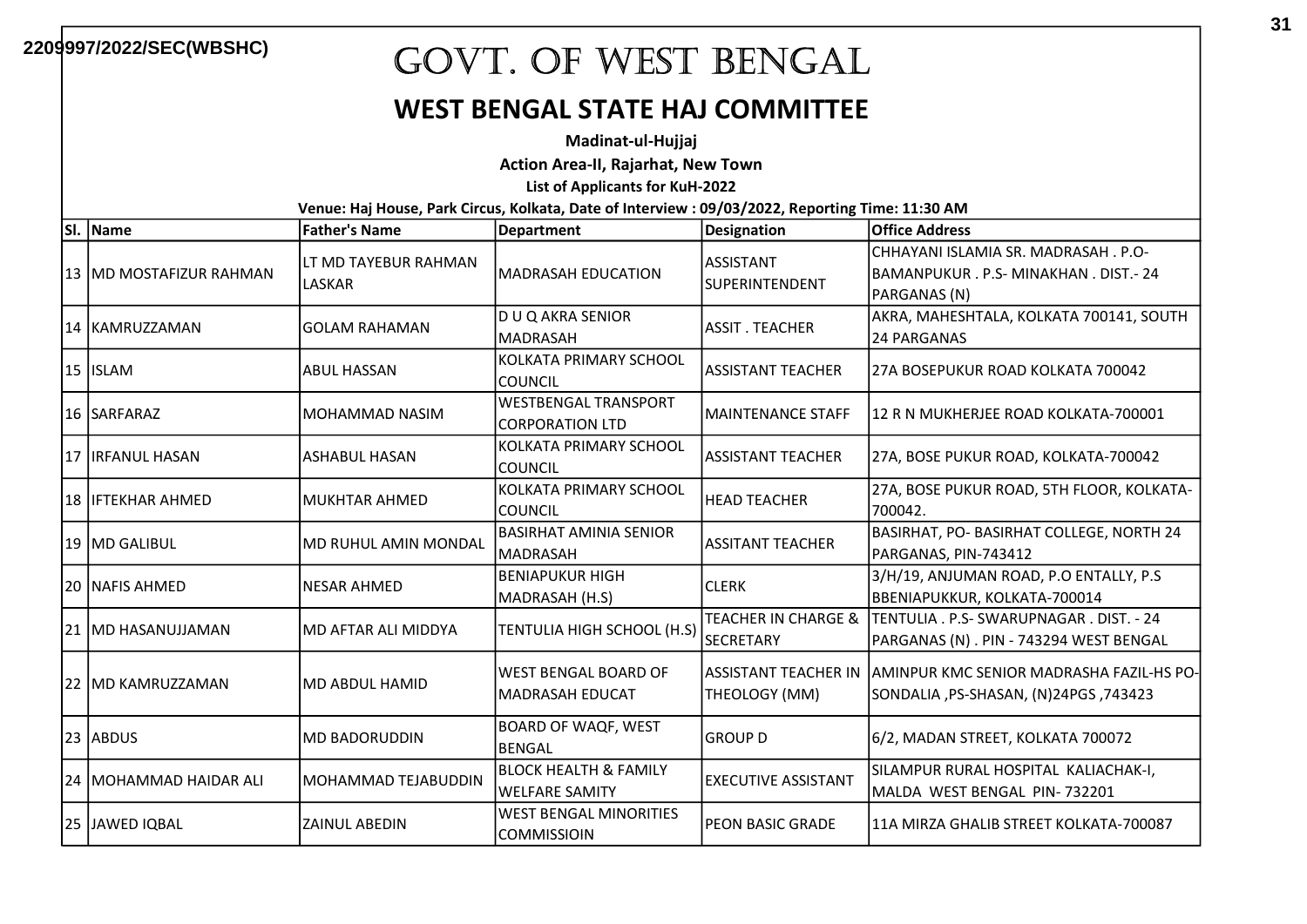#### WEST BENGAL STATE HAJ COMMITTEE

Madinat-ul-Hujjaj

Action Area-II, Rajarhat, New Town

List of Applicants for KuH-2022

| SI. | Name                                     | <b>Father's Name</b>         | Department                                        | <b>Designation</b>                        | <b>Office Address</b>                                                                                        |
|-----|------------------------------------------|------------------------------|---------------------------------------------------|-------------------------------------------|--------------------------------------------------------------------------------------------------------------|
|     | 26 ASIF IQBAL                            | <b>MD SALIM</b>              | PUBLIC WORKS DEPARTMENT                           | LOWER DIVISION<br><b>ASSISTANT</b>        | 111 MIRZA GHALIB STREET KOLKATA-700087                                                                       |
|     | <b>27 IQBAL</b>                          | IMD KHURSHID ALAM            | IMECHANICAL                                       | <b>ASSISTANT (CARRIAGE</b><br>AND WAGGON) | SENIOR SECTION ENGINEER CARRIAGE AND<br>lWAGGON SORTING YARD COACHING COMPLEX<br>LILUAH                      |
|     | 28 MD NAIM                               | ATAUL RAHMAN                 | KOLKATA PRIMARY SCHOOL<br><b>COUNCIL</b>          | <b>ASSISTANT TEACHER</b>                  | l27A BOSE POKUR ROAD KOLKATA - 700042                                                                        |
|     | 129 IMD SAHINUZZAMAN                     | ABDUL SAHID                  | <b>EDUCATION</b>                                  | <b>HEAD MASTER</b>                        | KHARAMBA F.P SCHOOL, VILL-KHARAMBA PO-<br>IBHOJERHAT PS-BHANGAR DIST-S 24 PGS PIN-<br>743502                 |
|     | 30  MOHAMMAD JILLUR                      | MOHAMMAD NURUL ISAM          | MALDA DISTRICT PRIMARY<br>SCH. COUNCIL            | <b>ASSTT. TEACHER</b>                     | MALDA DISTRICT PRIMARY SCHOOL, KALICHAK<br>NORTH CIRCLE, SUJAPUR, MALDA, WEST<br><b>BENGAL - 732206</b>      |
|     | 31  TAJ MOHAMMAD                         | HAZI MD ABDUL MAJED          | lGOLABARI PALLIMANGAL<br>HIGH SCHOOL              | A.T                                       | GOLABARI BAZAR, SHASON, TAKI ROAD, NORTH<br>24 PARGANAS. 743423                                              |
|     | 32 MUDASSAR                              | IGHOLAM HOSSAIN              | <b>MINORITY AFFAIRS AND</b><br>MADRASAH EDUCAT    | <b>UPPER DIVISION</b><br><b>ASSISTANT</b> | 325 SARAT CHATERJEE ROAD, NABANNA,<br>HOWRAH-711102                                                          |
|     | 33 IMD MOHIUL ISLAM                      | <b>MD NOOR ISLAM SARDAR</b>  | <b>BOLDAPOTA AMINIA SENIOR</b><br><b>MADRASAH</b> | <b>ASST. TEACHER</b>                      | VILL- BOLDAPOTA, P.O - BHEBIA, P.S-<br>HASNABAD, DIST - NORTH 24 PGS, PIN - 743456                           |
| 34  | <b>MOHAMMAD LUTFAR</b><br><b>RAHAMAN</b> | MOHAMMAD MONTAJ ALI<br>MOLLA | THEOLOGY                                          | <b>ASSISTANTR TEACHER</b>                 | GHUTIARUSHARIF S.S.GMNS.SENIOR MADRASA,<br>VILL - MAKHALTALA, P.O - BANSRA, P.S -<br>JIBANTALA, PIN - 743363 |
|     | 35 ASADUL                                | <b>TAIJEL MONDAL</b>         | IMADRASAH EDUCATION                               | ASSISTANT TEACHER                         | DR. ZAKIR HOSSAIN MEMORIAL HIGH<br>MADRASAH(HS) VILL+PO-KANAINAGAR,PS-<br>TEHATTA, DIST-NADIA, PIN-742121    |
|     | l36  MOHAMMAD SAIFUL                     | MOHAMMAD ESTAB ALI           | MALDA DISTRICT PR. SCHOOL<br><b>COUNCIL</b>       | <b>ASSTT. TEACHER</b>                     | MALDA DISTRICT PRIMARY SCHOOL COUNCIL,<br>MALDA NORTH CIRCLE, KALIACHAK, MALDA-<br>732206                    |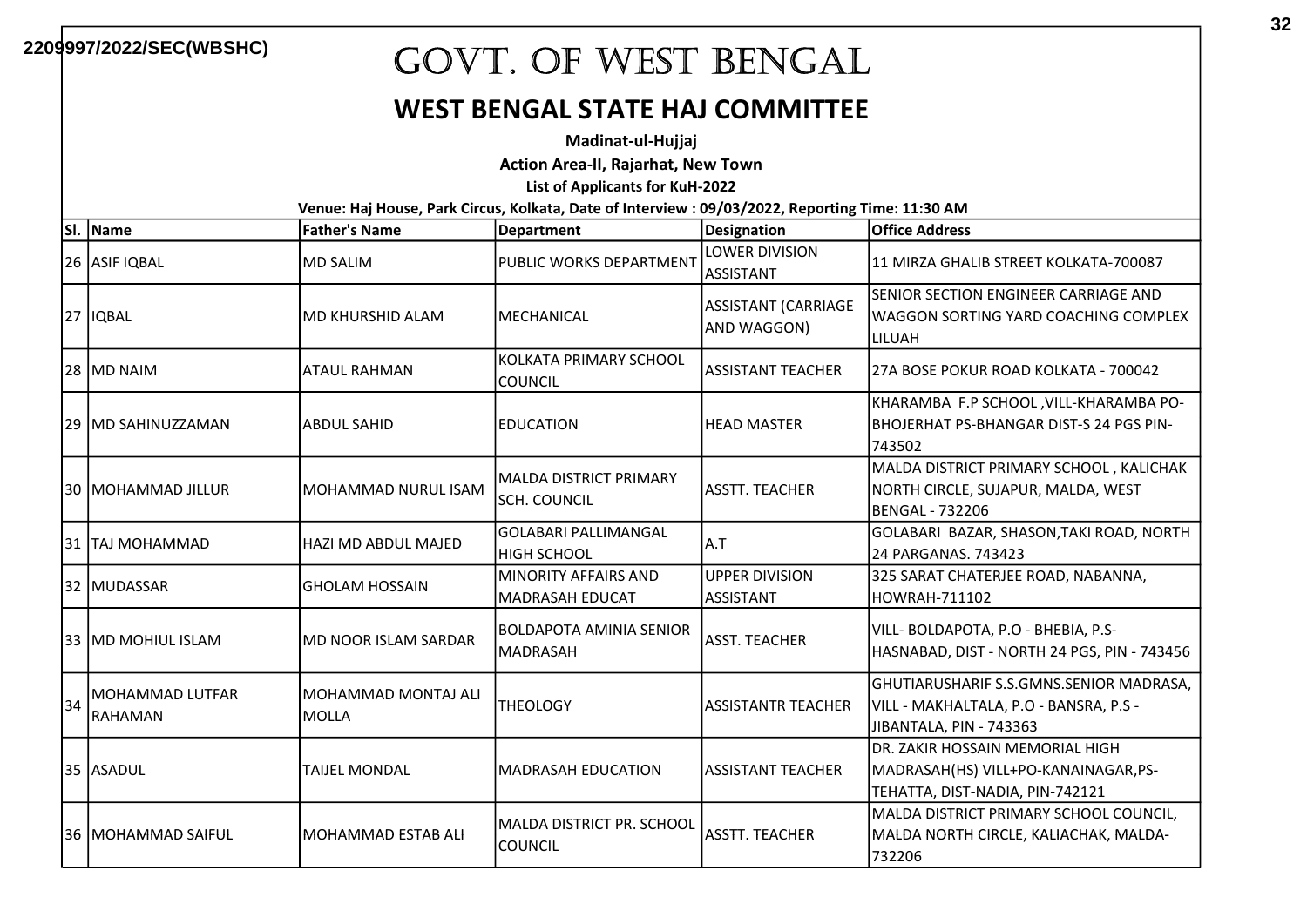#### WEST BENGAL STATE HAJ COMMITTEE

Madinat-ul-Hujjaj

Action Area-II, Rajarhat, New Town

List of Applicants for KuH-2022

| lsı. | Name                        | <b>Father's Name</b>                 | Department                                  | <b>Designation</b>                        | <b>Office Address</b>                                                                                                         |
|------|-----------------------------|--------------------------------------|---------------------------------------------|-------------------------------------------|-------------------------------------------------------------------------------------------------------------------------------|
|      | 37 AMINUL ISLAM             | SHEIKH NURUL HAQUE                   | EDUCATION(MADRASAH)                         | <b>ASSISTANT TEACHER</b>                  | VILL + PO - KALACHARA. PS- HARIPAL. DIST -<br>HOOGHLY, WEST BENGAL. PIN-712405                                                |
|      | 38   MOHAMMED RAFIQUL ISLAM | SHAIKH MOHAMMED<br><b>SAMSER ALI</b> | EDUCATION(MADRASAH)                         | <b>HEADMASTER</b>                         | VIL+PO - KALACHARA, PS - HARIPAL, DIST<br>HOOGHLY, PIN- 712405                                                                |
|      | 39  MD SIRAJUL ISLAM        | MD ABDUL HANNAN                      | lMADRASAH EDUCATION<br>DEPARTMENT, W.B.     | ASSISTANT TEACHER                         | CHHAYANI ISLAMIA SENIOR MADRASAH, VILL -<br>CHHAYANI, P.O.- BAMANPUKUR, P.S. -<br>MINAKHAN, DIST - NORTH 24 PGS, PIN - 743425 |
|      | 40  ABDUL QAIYUM            | <b>ABDUL RAHIM</b>                   | KOLKATA PRIMARY SCHOOL<br><b>COUNCIL</b>    | <b>ASST. TEACHER</b>                      | 27A, BOSEPUKUR ROAD, KOLKATA - 700042                                                                                         |
|      | 41   MD HUSSAIN             | <b>MD ANWAR</b>                      | ISTATE BANK OF INDIA                        | <b>DEPUTY MANAGER</b>                     | STATE BANK OF INDIA, KIDDERPORE DOCKYARD<br>AREA BRANCH, 15, COAL DOCK ROAD, KOLKATA<br>700043                                |
|      | 42  MOHAMMAD AZIZUL         | MOHAMMAD AULAD<br><b>HOSSAIN</b>     | <b>EDUCATION</b>                            | SUPERINTENDENT                            | SWARUPNAGAR OSIAH SR MADRASAH (FAZIL),<br>VILL+P.O-SWARUPNAGAR, DISTRICT- NORTH 24<br>PARGANAS, PIN NO 743286, WB             |
|      | 43  TANWEER ASHRAF          | <b>ASHRAF ALI</b>                    | KOLKATA PRIMARY SCHOOL<br><b>COUNCIL</b>    | <b>ASSISTANT TEACHER</b>                  | 27A BOSEPUKUR ROAD KOLKATA 700042                                                                                             |
|      | 44  TAHER HOSSAIN           | <b>IMDAD HOSSAIN</b>                 | MINORITIES AFFAIRS &<br>MADRASAH EDN.       | <b>UPPER DIVISION</b><br><b>ASSISTANT</b> | IMINORITIES AFFAIRS AND MADRASAH<br>EDUCATION DEPTT. 3RD FLOOR, NABANNA, 325,<br>SARAT CHATTERJEE ROAD, HOWRAH-711102         |
|      | l45 IGOLAM MOHAMMAD         | MD MAINUL ISLAM                      | MALDA DISTRICT PR. SCHOOL<br><b>COUNCIL</b> | <b>ASSTT. TEACHER</b>                     | MALDA DISTRICT PRIMARY SCHOOL, KALICHAK<br>NORTH CIRCLE, SUJAPUR, MALDA, WEST<br>BENGAL - 732206                              |
|      | 46 MOHAMMED ARMAN           | <b>ATABUL MOMIN</b>                  | <b>EDUCATION</b>                            | <b>ASSISTANT TEACHER</b>                  | PO-ALIPUR, DIST-MALDA WEST BENGAL                                                                                             |
|      | 47 SEIKH ABDUR RAZZAQUE     | lSEKH ASMATULLAH                     | lwbbME                                      | <b>ASST. TEACHER</b>                      | NIMDIGHI HIGH MADRASAH (H.S) NIMDIGHI,<br>ULUBERIA, HOWRAH                                                                    |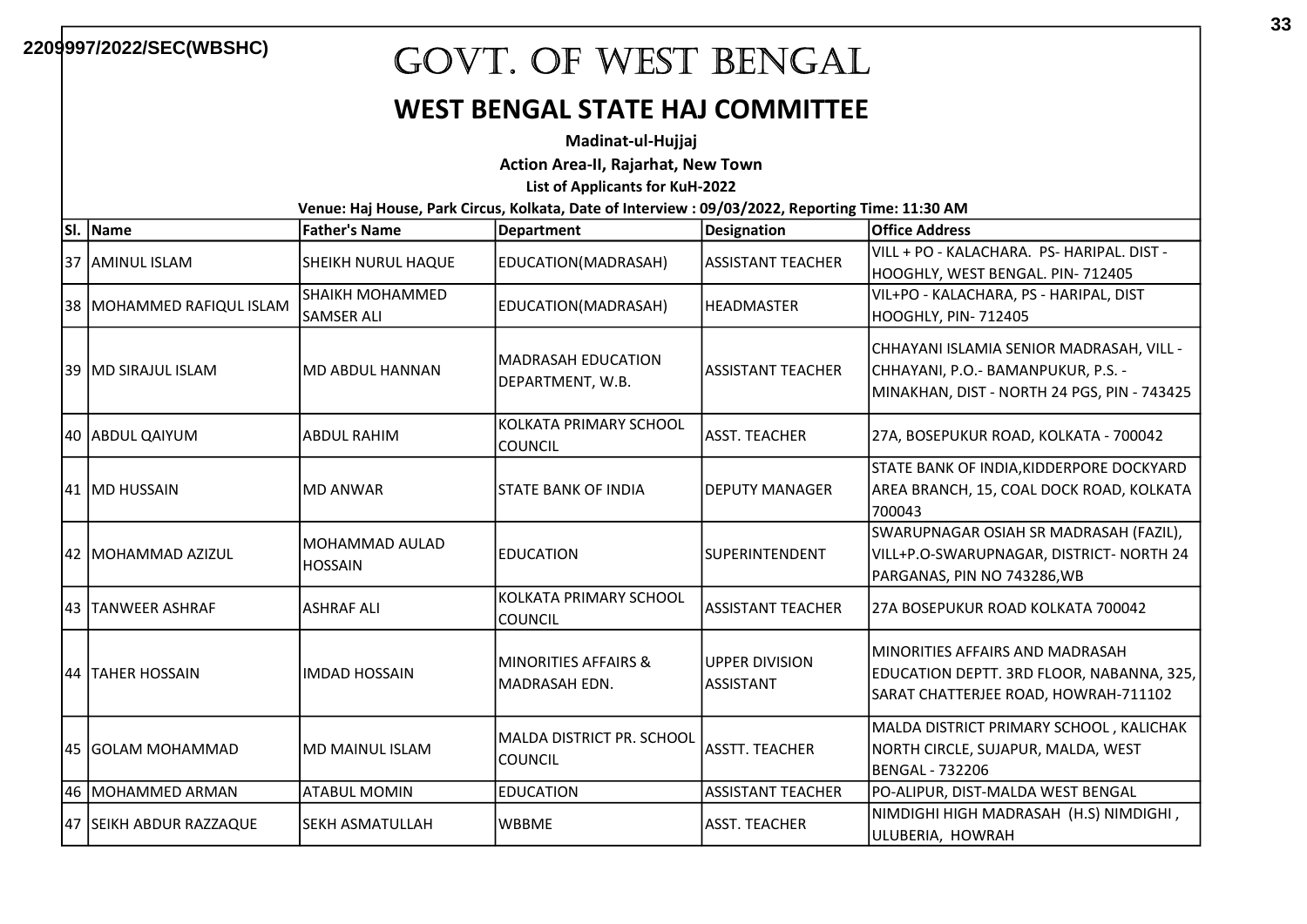#### WEST BENGAL STATE HAJ COMMITTEE

Madinat-ul-Hujjaj

Action Area-II, Rajarhat, New Town

List of Applicants for KuH-2022

| SI. | Name                   | <b>Father's Name</b>            | <b>Department</b>                       | Designation              | <b>Office Address</b>                            |
|-----|------------------------|---------------------------------|-----------------------------------------|--------------------------|--------------------------------------------------|
|     | 48  MD KHALILULLAH     | <b>MD BAZLUR RAHMAN</b>         | RADHANAGAR BNM                          | ASSISTANT TEACHER        | VILL- RADHANAGAR , PO- SHYAMPUR                  |
|     |                        | <b>BAIDYA</b>                   | <b>INSTITUTION</b>                      |                          | MAGRAHAT PS-MAGRAHAT, SOUTH 24 PGS               |
|     | 49  MD MOFAZZEL HAQUE  |                                 | <b>WEST BENGAL BOARD OF</b>             |                          | AMDANGA K S H R SWR MADRASAH AMDANGA,            |
|     |                        | <b>MD YUSUF ALI</b>             | MADRASAH EDUCAT                         | ASSISTANT TEACHER        | NORTH 24 PGS, PIN- 743221                        |
|     | 50 ALAMGIR             | <b>MD HABIB</b>                 | <b>HOME &amp; HILL AFFAIRS</b>          | UPPER DIVISIONAL         |                                                  |
|     |                        |                                 | DEPARTMENT                              | ASSISTANT                | 21, NETAJI SUBHAS ROAD, KOLKATA - 700001.        |
|     |                        |                                 |                                         |                          | <b>HEAD OFFICE DIRECTORATE OF SCHOOL</b>         |
|     |                        |                                 |                                         | lASSTT.MASTER IN         | EDUCATION WEST BENGAL BIKASH BHAVAN 7TH          |
|     | 51 IMOHAMMED ANSAR     | MOHAMMED SULAIMAN               | <b>SCHOOL EDUCATION</b>                 | <b>ENGLISH</b>           | lfloor kolkata700091 OFFICE KARAYA               |
|     |                        |                                 |                                         |                          | IGOVERNMENT SCHOOL 33 GOR CHAND ROAD             |
|     |                        |                                 |                                         |                          | BENIAPUKUR PO INTALLY KOLKATA700014              |
|     | 52 MOHAMMAD AMJAD      | MOHAMMAD IBRAHIM<br><b>SHAH</b> | <b>DPSC BURDWAN</b>                     | lASSISTANT TEACHER       | IA K AZAD F.P SCHOOL BABU TALAB ASANSOL          |
|     |                        |                                 |                                         |                          | IPO-CHITTARANJAN.DIST.-PASCHIM                   |
|     | 53 ALFAZUDDIN          | <b>KASEM ALI</b>                | <b>ELECTRICAL</b>                       | <b>SENIOR TECHNICIAN</b> | BARDHAMAN.WEST BENGAL.PIN-713365                 |
|     | 54 MD ASLAM            | <b>NASIBUL HAQUE</b>            | WEST BENGAL BOARD OF                    | HEAD TEACHER             | 27A, BOSEPUKUR ROAD (5TH FLOOR) KOLKATA -        |
|     |                        |                                 | <b>PRY. EDUCATION</b>                   |                          | 700042                                           |
|     | 55 SAHIDUL ISLAM       | <b>SARAFAT ALI SHAIK</b>        | IEDUCATION                              | ASSISTANT TEACHER        | SUB INSPECTOR OF SCHOOL, VILL-                   |
|     |                        |                                 |                                         |                          | HARINDANGA,PO-CHABERIA                           |
|     | 56 IMD ABU TALHA       | MD MOHIUDDIN SIDDIQUI           | lMADRASAH EDUCATION<br>DEPERTMENT       | <b>SUPERINTENDENT</b>    | VILLAGE- FURFURA, POST- FUIRFURA, POLICE         |
|     |                        |                                 |                                         |                          | STATION - JANGIPARA, DIST -HOOGHLY, WEST         |
|     |                        |                                 |                                         |                          | BENGAL                                           |
|     |                        | <b>MD RAUF KHAN</b>             | THE WEST DINAJPUR<br>SPINNING MILLS LTD | <b>PEON</b>              | 6A RAJA SUBODH MULLICK SQUARE 6TH FLOOR          |
|     | 57 MD JAFIR            |                                 |                                         |                          | KOLKATA- 700 013                                 |
|     | 58   MOHAMMAD UJIR ALI | <b>ABUR ALI MOLLA</b>           | <b>EDUCATION DEPARTMENT</b>             | <b>HEAD MASTER</b>       | VILL - SARBERIA, P.O- F.S. HAT, P.S-NAZAT, DIST- |
|     |                        |                                 |                                         |                          | NORTH 24 PARGANAS, (W.B)                         |
|     | 59 ISAMSUL ALAM        | <b>DERASHAT HOSSEN</b>          | NIMDIGHI HIGH                           | ASSISTEN TEACHER         | NIMDIGHI. ULUBERIA. HOWRAH.                      |
|     |                        | <b>MOLLICK</b>                  | MADRASAH(H.S.)                          |                          |                                                  |